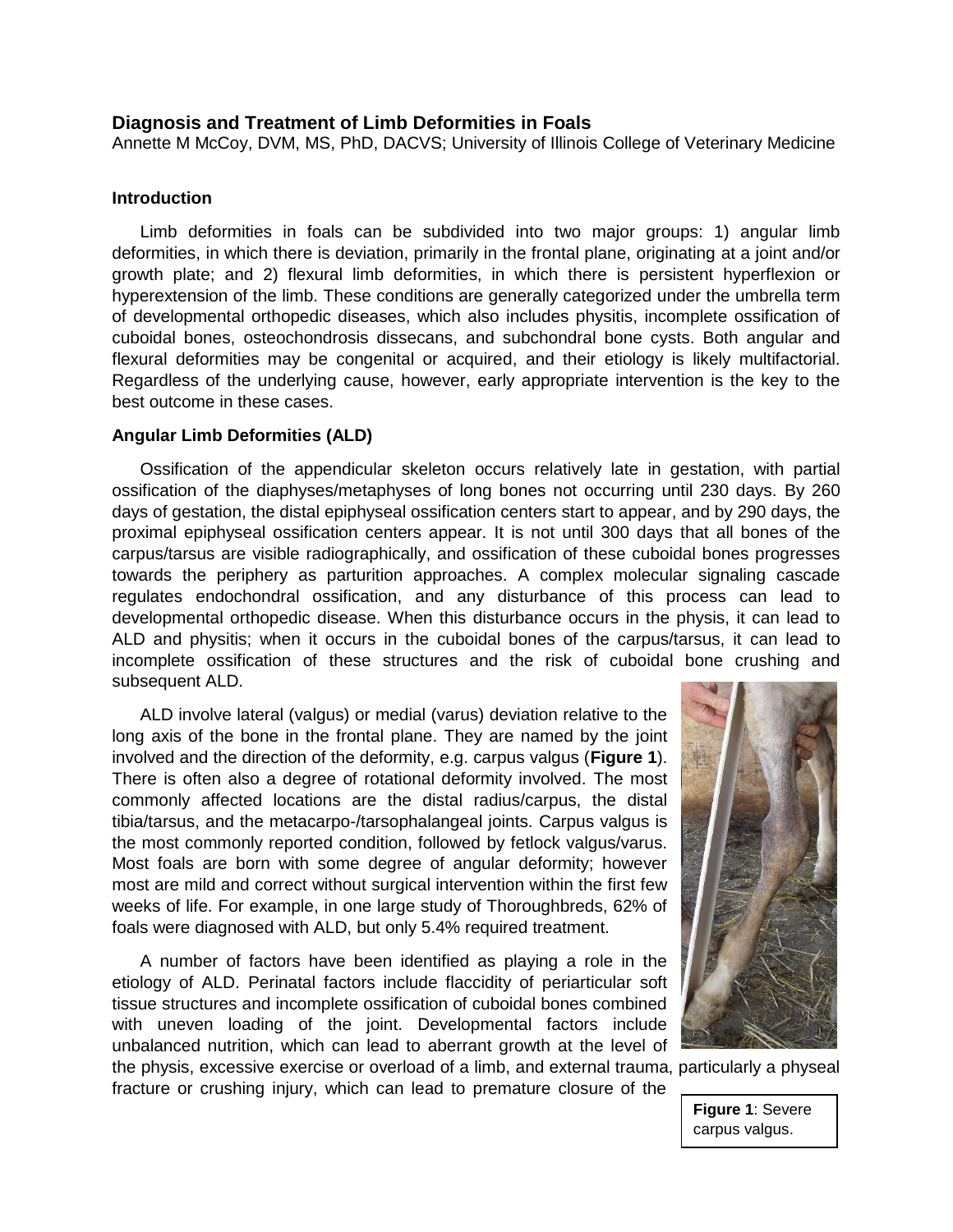physis. ALD that manifest at the time of birth and are due to perinatal factors are often manually correctable in the early stages, while those that appear later in life and are due primarily to developmental factors are generally not manually correctable.

Foals with periarticular laxity are often referred to as "windswept" and they may switch between varus/valgus based on limb position and weightbearing. These deformities often affect multiple joints, and concurrent rotational deformities are not uncommon. In foals with normally ossified cuboidal bones, the "windswept" conformation may resolve with mild exercise in a few weeks. However, if periarticular laxity is combined with incomplete ossification of cuboidal bones, serious permanent deformities can develop. Therefore, radiographic assessment of "windswept" foals is always recommended.



**Figure 2**: Tarsus of a twin foal at birth (left) and 30 days of age (right). Note the progression of ossification of the distal tarsal bones.

Incomplete ossification has been associated with prematurity/dysmaturity, twin births, hypothyroidism and a number of health conditions affecting the mare, notably placentitis, chronic metabolic disease, heavy parasite load, and colic. Crushing of incomplete cuboidal bones must be avoided to prevent long-term adverse effects, including permanent ALD and degenerative joint disease. Incompletely ossified cuboidal bones can be recognized radiographically by their rounded appearance, in contrast to the normal "squared-off" shape. A variable amount of space between bones may be present, reflecting varied degrees of ossification. In the most severe cases, the cuboidal bones may appear almost absent (**Figure 2**). Foals with crushed tarsal bones exhibit a classic "bunny hop" gait and are less likely to be successful as athletes, even with surgical

intervention to try to correct the resulting ALD. Treatment for incomplete ossification should be initiated as close to the time of birth as possible and consists of the application of casts and/or splints combined with stall confinement. The duration of treatment will vary

depending on the severity of the condition, but may be 2 weeks to 2 months or longer. Regular radiographs are recommended to monitor progress, and casts/splints must be changed frequently to accommodate the growth of the foal and avoid the development of sores. Ideally, the foot should be left out of the cast/splint so that the muscles and tendons are not weakened, Foals can be treated successfully with the foot incorporated, but with the understanding that there will be some temporary flexural laxity once the splint/cast is removed.

## **Diagnosing ALD**

Initial diagnosis of ALD is generally made on the basis of clinical examination. If a rotational deformity is also present, it is important to judge the angular deformity while standing aligned with the foot rather than the body so as not to overestimate the severity of the ALD. For example, if viewed from directly in front of the foal, external rotation can make a valgus deformity look more severe than it actually is. External rotation of the forelimbs will often correct on its own as the chest broadens and strengthens with age. Importantly, if the carpus/tarsus are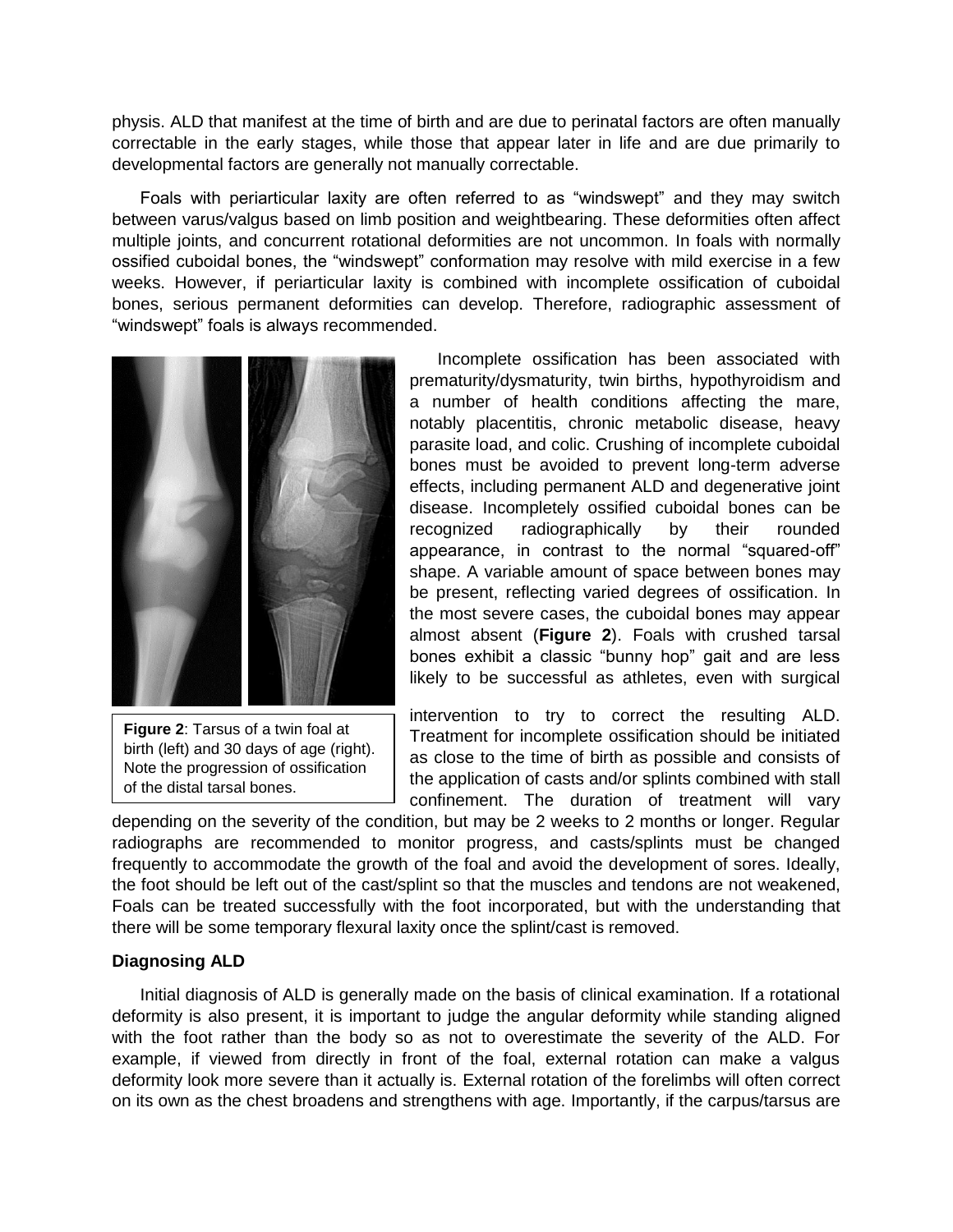externally rotated while the foot faces forward, then a compensatory varus deformity of the fetlock is present that may become permanent if not noticed and corrected before 3 or 4 months of age.

Radiographic diagnosis of ALD is best made using a single dorsopalmar/-plantar view taken using a long plate so that the bones proximal and distal to the deformity can be included. This allows for the degree and origin of the deformity to be defined. Lines are drawn through the long axes of the bones adjacent to the deformity; the point of intersection is considered to indicate the site or source of the deviation.

# **Treating ALD**

Treatment for ALD may be conservative or surgical. Selection of treatment depends on the severity and location of the lesion and the age of the foal (**Table 1**). For example, conservative therapy is more likely to be successful for mild deformities in younger foals. Conservative treatment includes restricted exercise (crucial for cases of incomplete ossification), corrective hoof trimming/shoeing, splints and casts, and nutritional support, including providing appropriate energy levels and balanced minerals. Surgical options include periosteal stripping, growth retardation via transphyseal bridging or a transphyseal screw, and corrective osteotomy.

| <b>Joint</b>   | <b>Conservative</b><br>Treatment | <b>Periosteal</b><br>Stripping | <b>Transphyseal</b><br>Bridging | <b>Cessation of</b><br>Growth |
|----------------|----------------------------------|--------------------------------|---------------------------------|-------------------------------|
| <b>Fetlock</b> | $< 2 - 3$ weeks                  | $< 2$ months                   | $<$ 3 months                    | 6-15 months                   |
| <b>Tarsus</b>  | $<$ 2-3 months                   | $<$ 4 months                   | $< 10$ months                   | 17-24 months                  |
| <b>Carpus</b>  | $<$ 3-4 months                   | $<$ 4 months                   | $<$ 12 months                   | 22-36 months                  |

**Table 1:** Recommendations for timing of interventions (maximal age) for ALD in the foal.

Hoof trimming is often the first line treatment for very young foals, but is not appropriate as the sole treatment for older foals. As the hoof walls grow to accommodate the angular deformity, the abnormal hoof shape tends to reinforce the deformity. Thus, in valgus deformity the outer hoof wall tends to be longer and should be rasped down, while in varus deformity, the inner wall needs to be rasped. Trimming should be conservative, taking only a small amount of hoof at a time, but frequent. In cases where trimming alone is insufficient, offset shoes may be placed to realign the limb's longitudinal axis of loading. These can be difficult to keep on the foal; filling in the space between the edge of the extension and the hoof wall with acrylic can help to prevent the other foot from stepping on the shoe and pulling it off. These shoes must be changed frequently as the foal grows. Attempts at deformity correction with either trimming or shoeing should not be attempted for a prolonged period of time so as not to miss the window of opportunity for surgical management. Both can also be used as an adjunct to surgical intervention.

The concept of growth acceleration via hemi-circumferential periosteal transection and elevation ("periosteal stripping") to correct angular limb deformities was introduced in the early 1980s. The idea behind this technique is that by transecting the periosteum on the concave side of the limb, it removes any restriction of the physeal growth, allowing it to "catch up" to the other side. The major advantages of this procedure are that it is rapid (often performed on an outpatient basis), has few reported complications, and cannot result in "overcorrection" of the treated limb. For many years, this procedure was extremely popular; however, more recent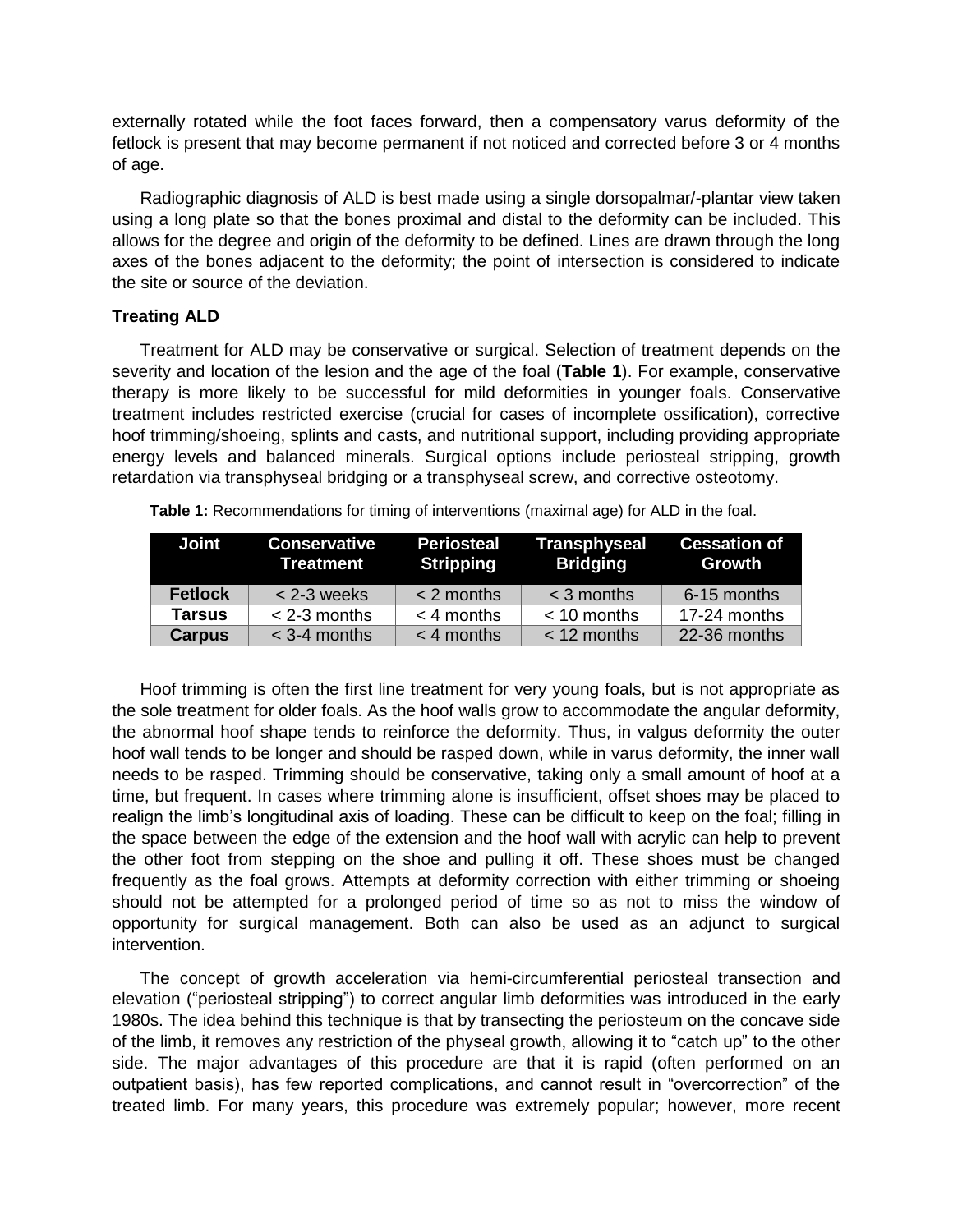studies have called its effectiveness into question. In the first study, foals had bilateral carpus valgus induced surgically, while in the second, foals with naturally-occurring bilateral carpus valgus were used. In both cases, one leg was treated with periosteal stripping while the other was left untreated; foot trimming was applied in both forelimbs and the foals were stall-rested. In both studies, the carpus valgus corrected whether or not periosteal stripping was used.

For more severe lesions, or in older foals (i.e. after rapid growth phase is over), transphyseal bridging techniques are preferred. These are applied to the convex side of the limb and restrict growth on that side of the physis. Initially, plates and staples were used, but these have fallen out of favor due to undesirable side effects (i.e. significant cosmetic blemishes, implant failure). Transphysieal bridging using a screw and wire is currently the most popular approach, although use of a single transphyseal screw has been advocated as a minimally invasive technique. However, the consequences to ongoing growth from the implant passing through the physis is unknown, and as a result this technique is generally reserved for foals reaching the end of their growth phase. Regardless of the technique used, it is crucial to closely monitor foals undergoing transphyseal bridging as the implants must be removed before the limb is perfectly straight to prevent over-correction. Serial radiographs to monitor progress are highly recommended.

In cases where there is not sufficient growth left to accommodate the ALD, or if the deformity originates from the middle of a long bone, a corrective osteotomy/ostectomy is the only remaining treatment option. Of the reported ostectomy techniques, the step ostectomy is preferred because both rotational and angular deviations can be addressed at the same time. This is not a simple procedure and is rarely performed, but successful outcomes have been described in the literature.

### **Prognosis for ALD**

Published reports suggest that prognosis is better for foals with carpal ALD (80-85% successful outcome) than for tarsal ALD (~50%), and that it is the worst for foals with fetlock deformities (27%). In part, this may be due to delayed intervention for fetlock lesions; once the short window of growth closes there is little that can be done for these foals. Foals with collapse of cuboidal bones do not respond as well to treatment as those without collapse, emphasizing the importance of early intervention for this condition as well.

## **Flexural Limb Deformities (FLD)**

Flexural limb deformities refer to persistent hyperextension or hyperflexion of a joint – essentially, an angular limb deformity in the sagittal plane. Hyperflexion is commonly referred to as "contracted tendons", although this is a misnomer since there is not actual contracture of the tendon. Instead, the tendon units are too short relative to their associated bones. FLD may be present at birth (congenital) or can develop any time throughout life. These acquired deformities occur most commonly during times of rapid growth, between 4 weeks and 4 months of age, and around 1 year of age. FLD are much more common in the forelimb than the hindlimb, with the most commonly affected joints being the distal interphalangeal (coffin), metacarpophalangeal (fetlock), and carpus.

As with ALD, the etiology of FLD is multifactorial and may involve congenital and acquired factors. Congenital factors that have been reported to be associated with FLD include teratogenic agents, ingestion of locoweed or Sudan grass by the mare, gestational diseases (e.g. influenza), intrauterine positioning, and genetic risk factors. Some FLD fall within the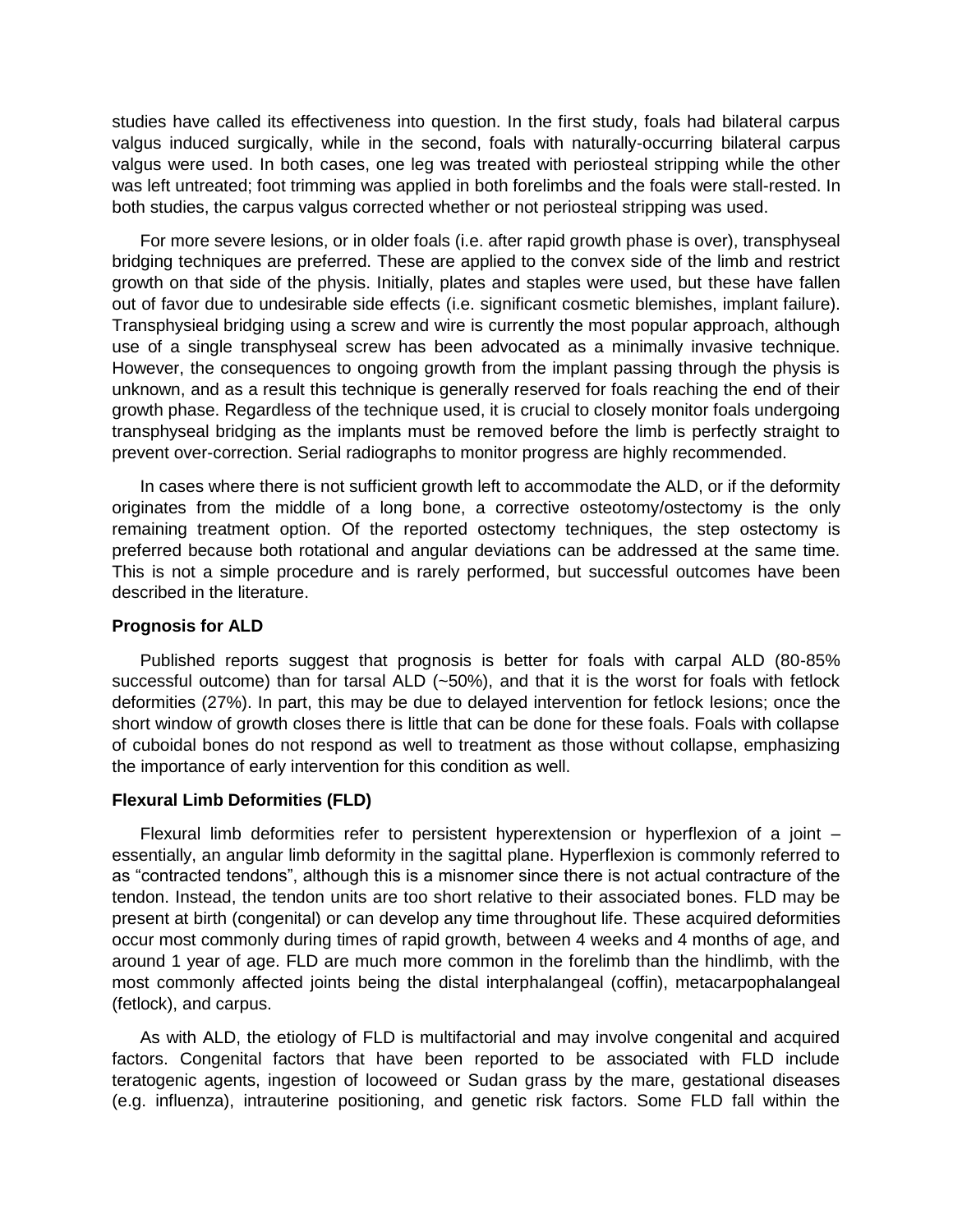category of developmental orthopedic disease, and therefore nutrition, particularly excessive intake, abrupt change in quality of intake, and mineral imbalance, may play a role in their development. Infectious polyarthritis and trauma can also lead to the development of FLD, as can any painful condition that causes prolonged reduced weightbearing. FLD can develop extremely rapidly, particularly in young foals, and can become permanent without timely intervention.

Digital hyperextension, also referred to as flexor tendon laxity, is seen to varying degrees in many newborn foals. Generally, these foals exhibit no radiographic abnormalities and controlled exercise will correct the problem within the first few weeks of life. If necessary, heel extensions can be placed to help restore a more normal pastern alignment, but these can be hard to keep in place. It is vitally important that this condition *not* be treated with splints or bandages, as this will only make the laxity worse. If the foal is walking on the palmar/plantar aspect of the pastern and fetlock, then a light bandage can be placed to protect the skin from abrasion. Extensor tendon contracture may look similar to digital hyperextension, but with restricted range of motion of the affected joints rather than laxity. This is a rare condition that typically occurs as part of a complex of deformities, and conservative treatment similar to that used in conditions affecting the flexor tendons can be attempted.

Rupture of the common digital extensor tendon is a congenital condition that presents with a characteristic swelling in the tendon sheath on the dorsolateral aspect of the carpus and a bowlegged stance. When an affected foal walks, it must throw its leg forward, and may knuckle at the fetlock and/or carpus when bearing weight on the affected limb. The condition is frequently bilateral and is commonly seen in conjunction with incomplete ossification of cuboidal bones, so radiographic assessment of foals with this condition is recommended. Surgical intervention is not recommended for this condition; stall rest and splinting or casting should be maintained until the swelling does not return, typically 2-4 weeks.

FLD of the coffin joint is commonly referred to as a "clubbed foot" and is associated with the deep digital flexor tendon (DDFT). Mild, early cases may simply appear more upright than a normal foot, with a steep dorsal hoof wall and short toe. With time, the foot takes on a classic boxy appearance with the heel similar in height to the dorsal hoof wall. The toe becomes excessively worn, and the heel may not touch the ground when the horse walks. Over time, coffin bone (P3) remodeling occurs (**Figure 3**). Coffin joint contracture has been divided into two stages, based on the angle between the dorsal hoof wall and the ground. Stage I deformities have a dorsal hoof wall angle < 90° and are generally expected to have a good prognosis with treatment. Stage II deformities have a dorsal hoof wall angle  $\geq 90^\circ$  and carry a guarded to poor prognosis.



Horses with contracture of the metacarpophalangeal joint have an upright fetlock angle and may develop degenerative joint disease at a young age due to the abnormal forces being placed on the joint. In severe cases, the foal may be unable to extend the fetlock at all and walk on the dorsum of the joint. Fetlock contracture may be reducible or non-reducible; this should be evaluated when the limb is non-weightbearing. Placing pressure on the dorsal aspect of the joint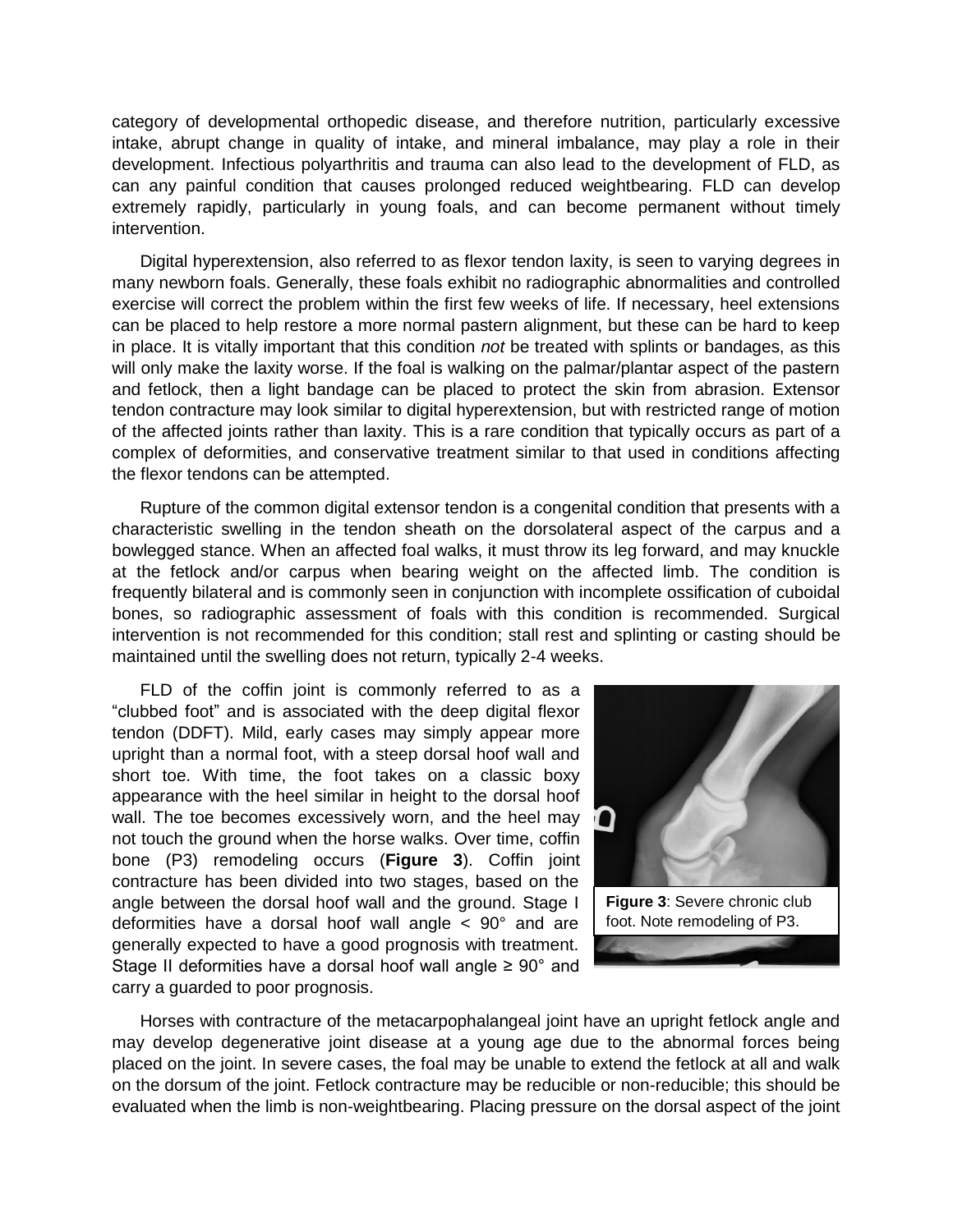will tense the flexor tendons, and an evaluation can be made as to which structure is the tightest – superficial digital flexor tendon (SDFT), DDFT, or suspensory ligament. This is important because it will affect treatment selection.

Foals with carpal flexural deformities may be able to stand but buckle at the carpus; alternatively they may be recumbent and unable to rise. In these more severe cases, the contracture is often irreducible and the prognosis guarded (although cure is possible in some cases). If manual reduction is possible, then the prognosis is generally good. Any foal with contracture involving the carpus should be evaluated radiographically for incomplete ossification of the cuboidal bones and treated appropriately for that condition. Fortunately, the same treatment approach (casting/splinting) is appropriate for both! Carpal contracture may be seen as a single condition, but commonly occurs in combination with flexural deformities of the lower limb.

## **Treatment of FLD**

The ease of manual correction of a FLD generally correlates with the prognosis for response to conservative therapy. Additionally, earlier intervention is more likely to result in a good outcome. The mainstays of conservative treatment for FLD are limited controlled exercise, nursing care as needed for recumbent foals, manipulation of the foot with trimming/shoes, splinting/casting, and pain management (primarily non-steroidal anti-inflammatory drugs). In cases of acquired FLD, nutritional imbalances should be addressed if present.

In newborn foals, administration of oxytetracycline has been used as a treatment for FLD. Musculotendinous unit relaxation is thought to be caused primarily by calcium ion chelation in the myofibroblasts in the distal check ligament and deep digital flexor tendon, although a MMP-1 mediated mechanism has also been proposed. The response to oxytetracycline can be dramatic and is generally rapid (within 24-48 hours), but may be transient: in one study, foal conformation returned to pre-treatment measurements within 96 hours after treatment. Therefore, oxytetracycline is often used in combination with other treatments, such as splinting, for a more prolonged response. Administration can be repeated two or three times within the first few weeks of life, but the response seems to lessen with age. This may be due to maturation of the extracellular matrix, but this has not been shown conclusively.

Manipulation of the foot is aimed at forcing the tendons to stretch. This is achieved by lowering the heel and placing toe extensions. Toe extensions also help to protect the toe from excessive wear. If a foal is recumbent, a similar effect can be achieved by physically stretching the tendons several times a day. This manipulation of the tendons can be painful, so administration of analgesics is important to address this discomfort, as well as to address any underlying painful condition that may have initiated the FLD.

Splints/casts allow for continuous active stretching of tendons. Simultaneously, the immobilization and relief from loading results in tendon relaxation. It is crucial that casts/splints be monitored very closely to avoid the development of sores and their sequelae. Casts should be changed at least every two weeks to accommodate the growth of the foal, while splints must be well-padded with bandaging that is changed every 3-5 days. For deformities of the carpus and fetlock, the feet are ideally left out of the cast/splint. Most congenital flexural deformities respond well to splinting/casting (plus other conservative therapy) and may resolve in as little as 10-14 days.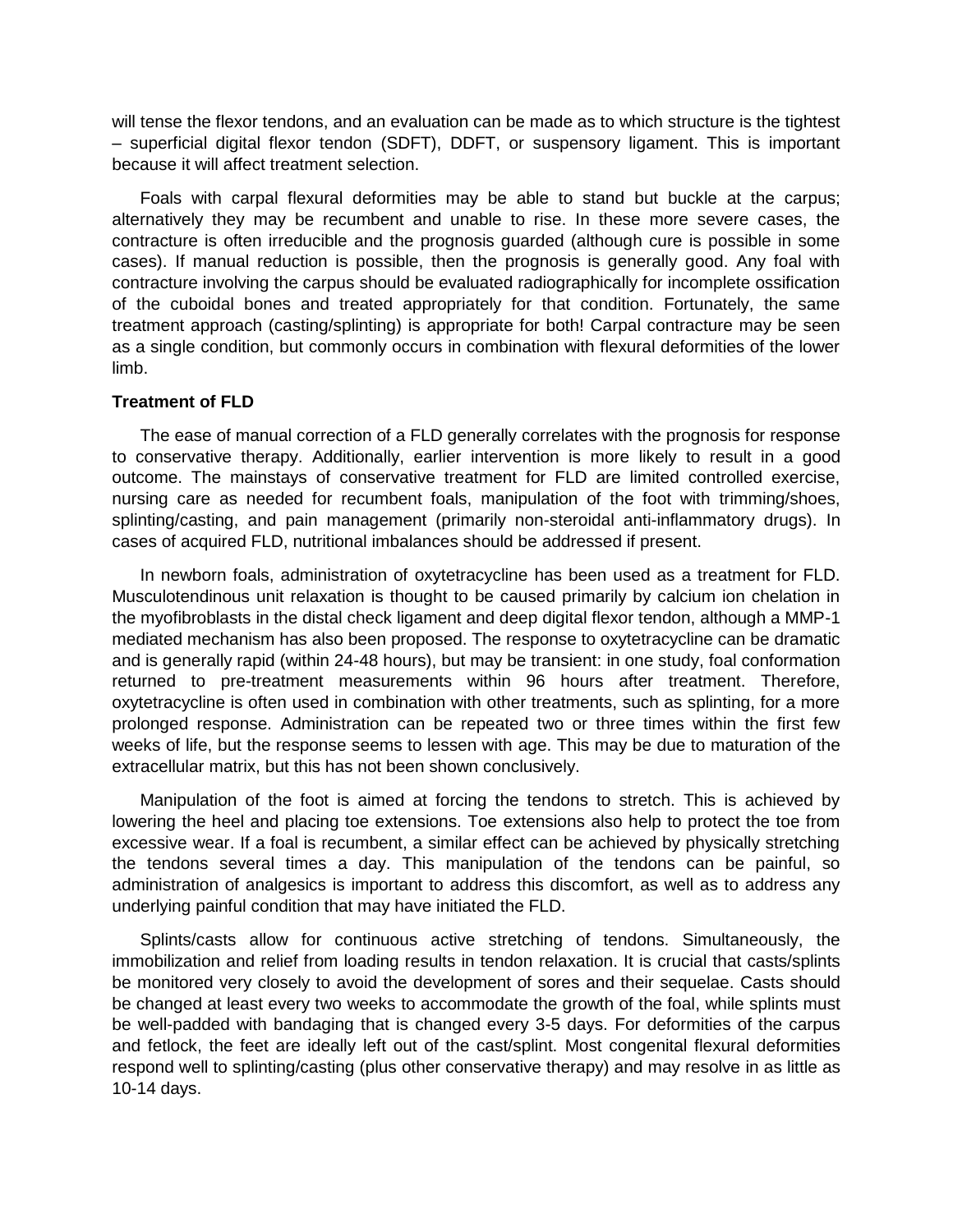

**Figure 4**: Same horse as in Figure 3, 60 days after transection of DDFT. Corrective trimming has also been performed

Surgical intervention is typically recommended when conservative treatment is not effective, or for severe or rapidly worsening deformities. The primary goal of surgery is to release tension in the restrictive musculotendinous unit, allowing for greater stretch and a more normal range of motion of the affected joint. For coffin joint flexural deformities, the treatment of choice is transection of the inferior check ligament (accessory ligament of the DDFT); however, severe cases may require transection of the DDFT (**Figure 4**). DDFT tenotomy has been traditionally thought of as a salvage procedure, but there have been reports of horses being sound enough to ride following this treatment.

For fetlock joint flexural deformities, transection of the superior check ligament (accessory ligament of the SDFT) is typically performed first, with inferior check ligament desmotomy added if tension in the DDFT continues to prevent normal motion in the fetlock. A number of surgical approaches have been described for

superior check ligament desmotomy, including tenoscopic and ultrasound-guided, as well as the traditional open approach. Severe cases of carpal contracture may require transection of the ulnaris lateralis and flexor carpi ulnaris. In all cases, surgical correction must be augmented with appropriate bandaging/splinting and controlled exercise to maintain the improvement seen in the immediate post-operative period. The most common complications noted after surgery are persistent hematoma, surgical site infection, and cosmetic blemishes.

## **Prognosis for FLD**

The majority of congenital FLD respond to conservative therapy and carry an excellent prognosis. Similarly, acquired deformities that are identified early and promptly treated tend to have good outcomes. Among lesions that require surgical intervention, there are mixed reports. In Thoroughbreds and Standardbreds undergoing desmotomy of the inferior check ligament, between 50-80% went on to race. In a mixed population of horses with acquired fetlock flexural deformities treated surgically, those with mild or moderate lesions were able to return to work, while those with severe lesions could not. Treatment of foals with carpal contracture was more successful for those with mild lesions, but the overall success rate was still high (72-86%). In most studies, foals in which intervention was performed at an early age did better than those in which treatment was delayed.

## **Selected references and recommendations for further reading**

Auer JA, Martens RJ. 1982. Periosteal transection and periosteal stripping for correction of angular limb deformities in foals. *Am J Vet Res* 43:1530-1534.

Baker WT, Slone DE, Ramos JA, Santschi EM, Lord LK, Adams SB, Lynch TM, Hughes FE. 2015. Improvement in bilateral carpal valgus deviation in 9 foals after unilateral distolateral radial periosteal transection and elevation. *Vet Surg* 44:547-550.